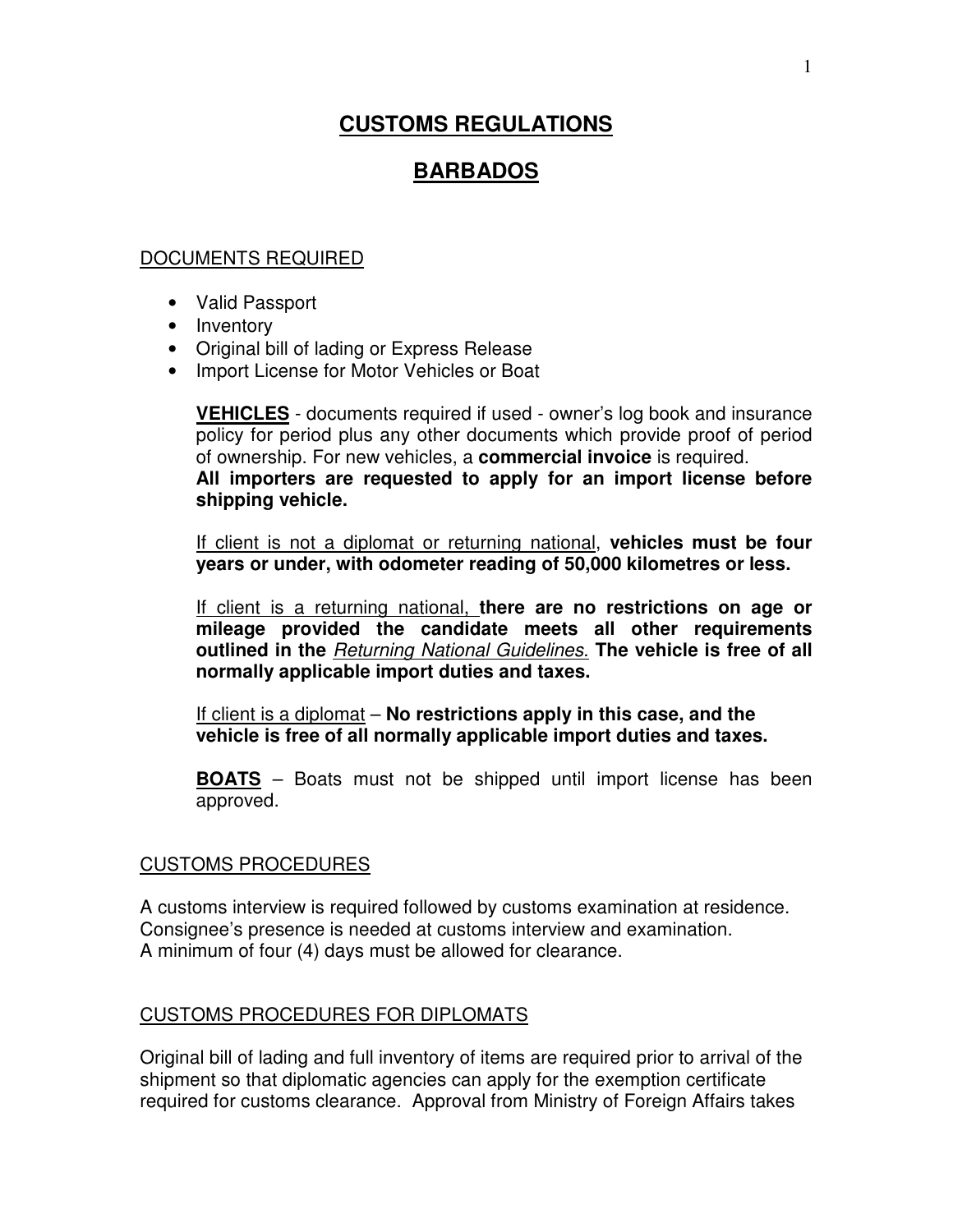about four (4) days. Clearance can then be done as soon as one (1) to two (2) days after documents are returned from Ministry.

#### PROHIBITED ITEMS

- Firearms & ammunition police and government permit required before importation and must be strictly adhered to.
- Narcotics

# **RETURNING NATIONALS**

A returning national is one who is a Barbadian who has attained the age of at least 50 years, and a Barbadian citizen by birth, registration, naturalization or descent and has been living abroad for 10 years or over. A Barbadian by descent is required to show proof of having resided on the island for at least 183 days within a year at some time prior to emigration.

It should be noted that Barbadian nationals deported for criminal activities do not qualify under the Returning Nationals Programme.

# **\*\*Please request a copy of our Returning National Guidelines from us.**

# LIVE ANIMALS

All live animals must be quarantined in the United Kingdom for a period of six months. Same day delivery.

# COMMERCIAL & NEW FURNITURE

This does not require an import license but is subject to 60% duty.

#### MEAT

Meat requires a health certificate and must be inspected by the Port Health Authority.

# PLANTS

Plants must be inspected by plant quarantine office before being allowed into Barbados.